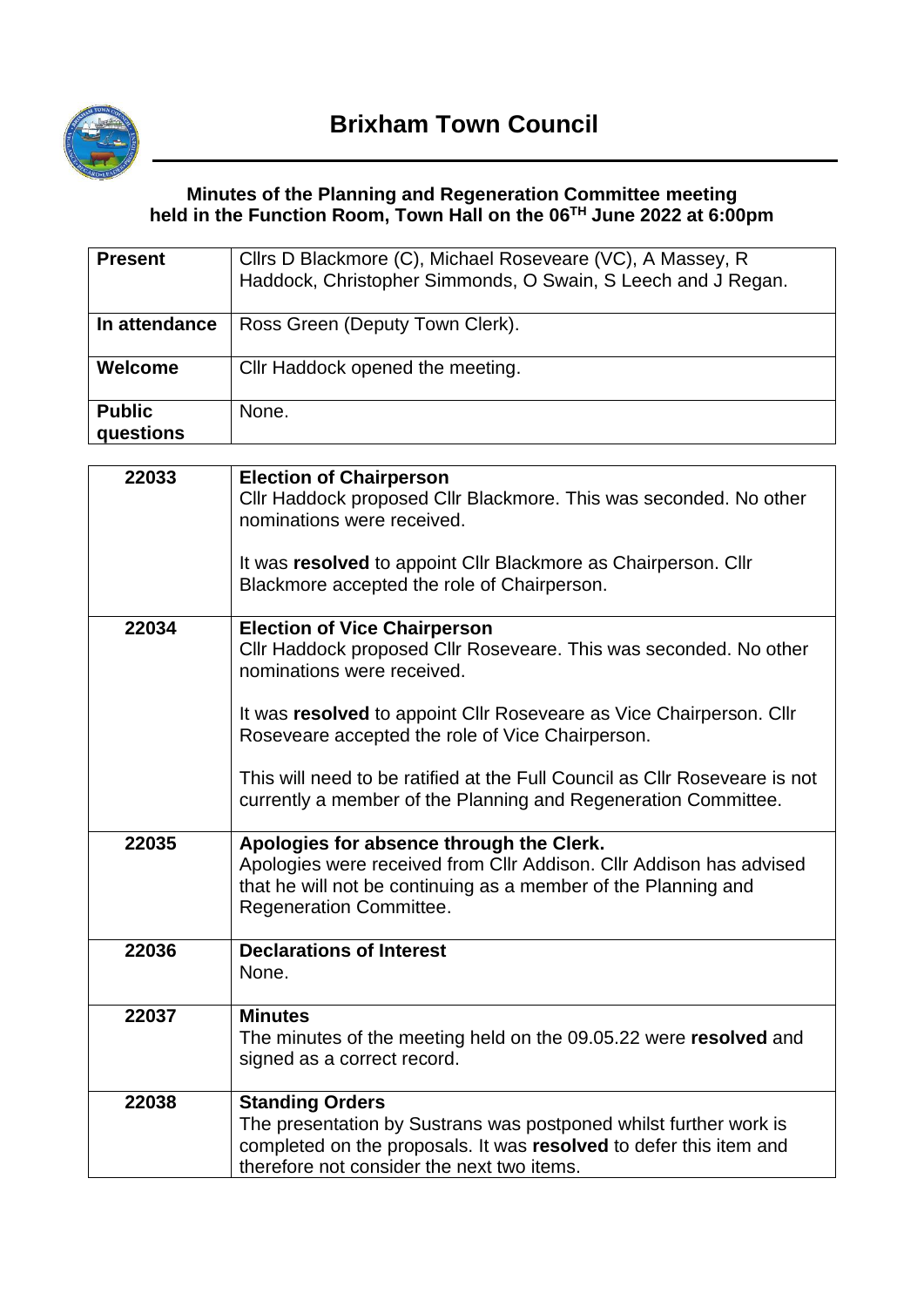| 22039 | Presentation on the Local Cycling and Walking Infrastructure<br>(LCWIP)                                                                                                                                                                                                                                                                                                                                                                                                                                                                                                                                                                                                                                                                                                                                                                                                                                                                                                                                                                                                                                                                                                                                                                                                                                                                                              |  |  |
|-------|----------------------------------------------------------------------------------------------------------------------------------------------------------------------------------------------------------------------------------------------------------------------------------------------------------------------------------------------------------------------------------------------------------------------------------------------------------------------------------------------------------------------------------------------------------------------------------------------------------------------------------------------------------------------------------------------------------------------------------------------------------------------------------------------------------------------------------------------------------------------------------------------------------------------------------------------------------------------------------------------------------------------------------------------------------------------------------------------------------------------------------------------------------------------------------------------------------------------------------------------------------------------------------------------------------------------------------------------------------------------|--|--|
| 22040 | <b>Standing Orders</b>                                                                                                                                                                                                                                                                                                                                                                                                                                                                                                                                                                                                                                                                                                                                                                                                                                                                                                                                                                                                                                                                                                                                                                                                                                                                                                                                               |  |  |
| 22041 | <b>Breakwater Beach Rubbish Bins (Cllr Massey)</b><br>CIIr Massey advised that she has received three complaints from<br>residents highlighting concerns that the bins currently in place are an<br>obstruction, in need of repair and there is no place to recycle plastic.<br>Members queried if the area is managed by the Harbour Authority or<br>Torbay Council. Members were concerned about the environmental<br>impact due to the lack of suitable bins in the area.<br>It was resolved to contact Torbay Council's to request an officer<br>attends the Breakwater Beach and undertake an assessment of the<br>area.                                                                                                                                                                                                                                                                                                                                                                                                                                                                                                                                                                                                                                                                                                                                        |  |  |
| 22042 | <b>Shared Crossing (King Street)</b><br>CIIr Leach raised concerns about the safety of pedestrians, cyclists and<br>motorists using The Strand and King Street because of the lack of<br>space. This is specifically evident for pedestrians as the walkway is<br>limited and during the busier months pushes pedestrians into the<br>street. It was noted that the Zebra crossing is on a corner and you<br>cannot clearly see approaching traffic when crossing the road.<br>Shared spaces are intended to slow traffic down, allowing pedestrians,<br>cyclists and motorists to move safely. The basic premise is that when<br>vehicle users have to share space with pedestrians, they will naturally<br>drive more slowly and cautiously, so reducing accidents. This allows<br>pedestrians, cyclists and motorists to have equal ownership of the<br>street and to benefit from an improved experience.<br>It was noted that investment is being made in Torquay (The Strand)<br>and Paignton (Torbay Road) to create pedestrian areas and it would be<br>helpful to understand how they plan to control the traffic.<br>It was resolved to request to Torbay Council that the scope of work<br>being completed to create pedestrian zones in other locations also<br>includes a review of the Brixham Harbour area to develop a better<br>experience for all. |  |  |
| 22043 | <b>Year Planner</b><br>The Committee Year Planner was noted.                                                                                                                                                                                                                                                                                                                                                                                                                                                                                                                                                                                                                                                                                                                                                                                                                                                                                                                                                                                                                                                                                                                                                                                                                                                                                                         |  |  |
| 22044 | Land adjacent to the West of Green Gables, Gillard Road, TQ5<br>9EW<br>Members discussed the proposal for development on Land adjacent to<br>the West of Green Gable, Gillard Road which was received from a<br>member of the public. This is not a formal planning application but                                                                                                                                                                                                                                                                                                                                                                                                                                                                                                                                                                                                                                                                                                                                                                                                                                                                                                                                                                                                                                                                                  |  |  |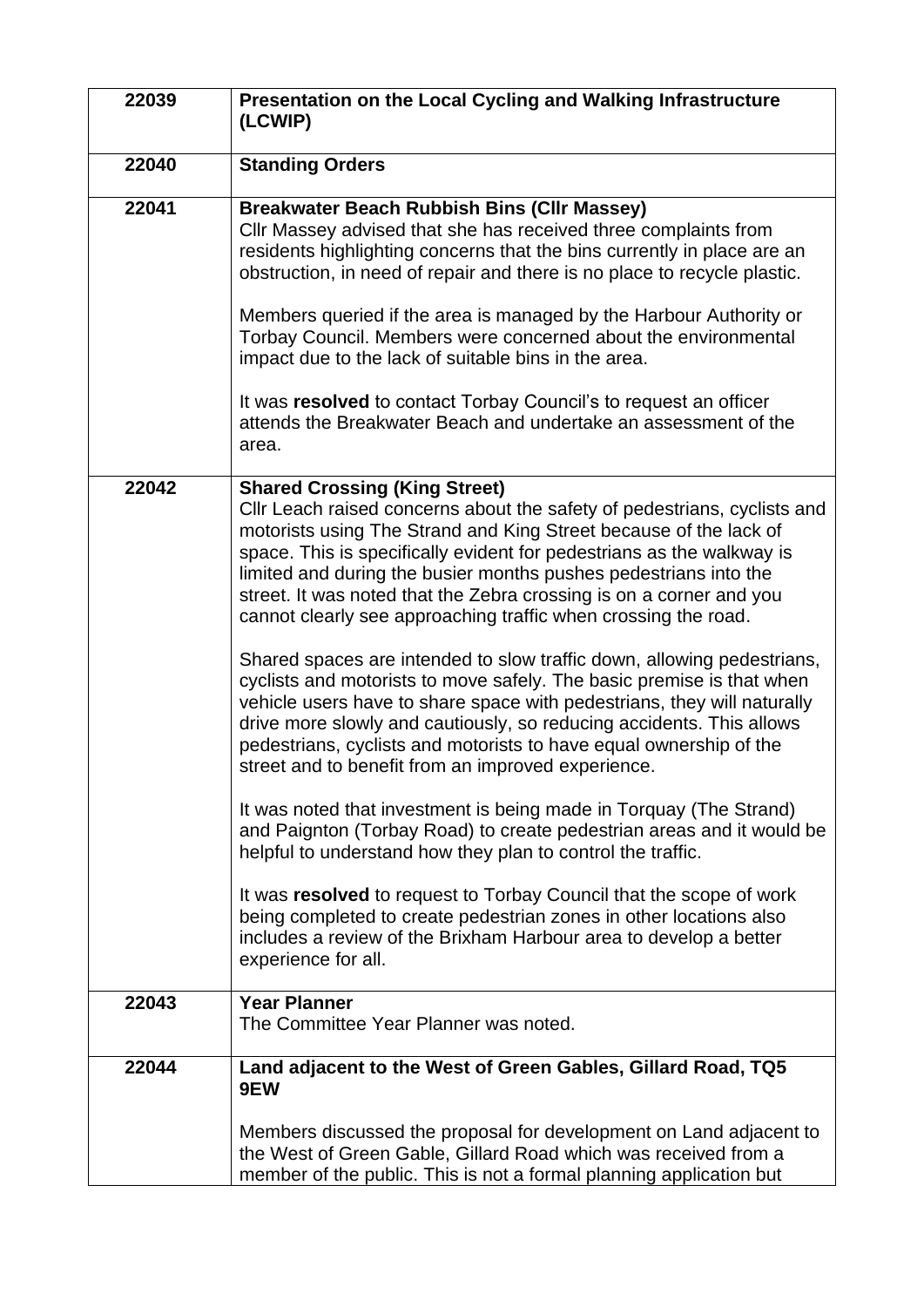|       | members were in agreement that they would not be supportive of any<br>development in a designated AONB.                                                                    |
|-------|----------------------------------------------------------------------------------------------------------------------------------------------------------------------------|
| 22045 | <b>Planning Applications</b><br>A) To note any planning decisions, including applications<br>refused by Torbay Council.                                                    |
|       | Members discussed the planning decisions made by Torbay Council as<br>contained in the Decisions Report. The decisions, including reasons for<br>refusal, were noted.      |
|       | B) To note any planning applications that have gone to<br>appeal, or any appeal decisions made.                                                                            |
|       | Members noted that planning application P/2021/0586 has lodged an<br>appeal. The Town Council's initial response was noted and no<br>additional comments were put forward. |
|       | C) To consider any planning applications to be put to Torbay<br><b>Council Planning Officers as outlined in the planning</b><br>applications for consideration report.     |
|       | All applications contained in the report 'Applications for consideration'<br>were considered and recommendations are contained in Appendix one<br>of these minutes.        |
| 22046 | <b>Licensing Applications</b><br>Members considered a license application for:                                                                                             |
|       | It was noted there were no licensing applications to discuss.                                                                                                              |
|       | The four licensing objectives are: The prevention of Crime and<br>Disorder, Public Safety, the Prevention of Public Nuisance and the<br>Protection of Children from Harm.  |
| 22047 | Date of next meeting<br>The next meeting was noted as Monday 04 <sup>TH</sup> July 2022                                                                                    |
| 22048 | Items for future agenda<br>Each Councillor is requested to use this opportunity to raise items for<br>future agendas. See table below.                                     |

| <b>Item</b>               | Reason               | <b>Proposed by</b>    |
|---------------------------|----------------------|-----------------------|
| Section 106 monies        |                      | <b>Cllr Blackmore</b> |
| Cylce Route               | Update from Sustrans | Cllr Leach            |
| <b>BPNP T&amp;F Group</b> | Regular agenda item  | All                   |

The meeting closed at 19:36